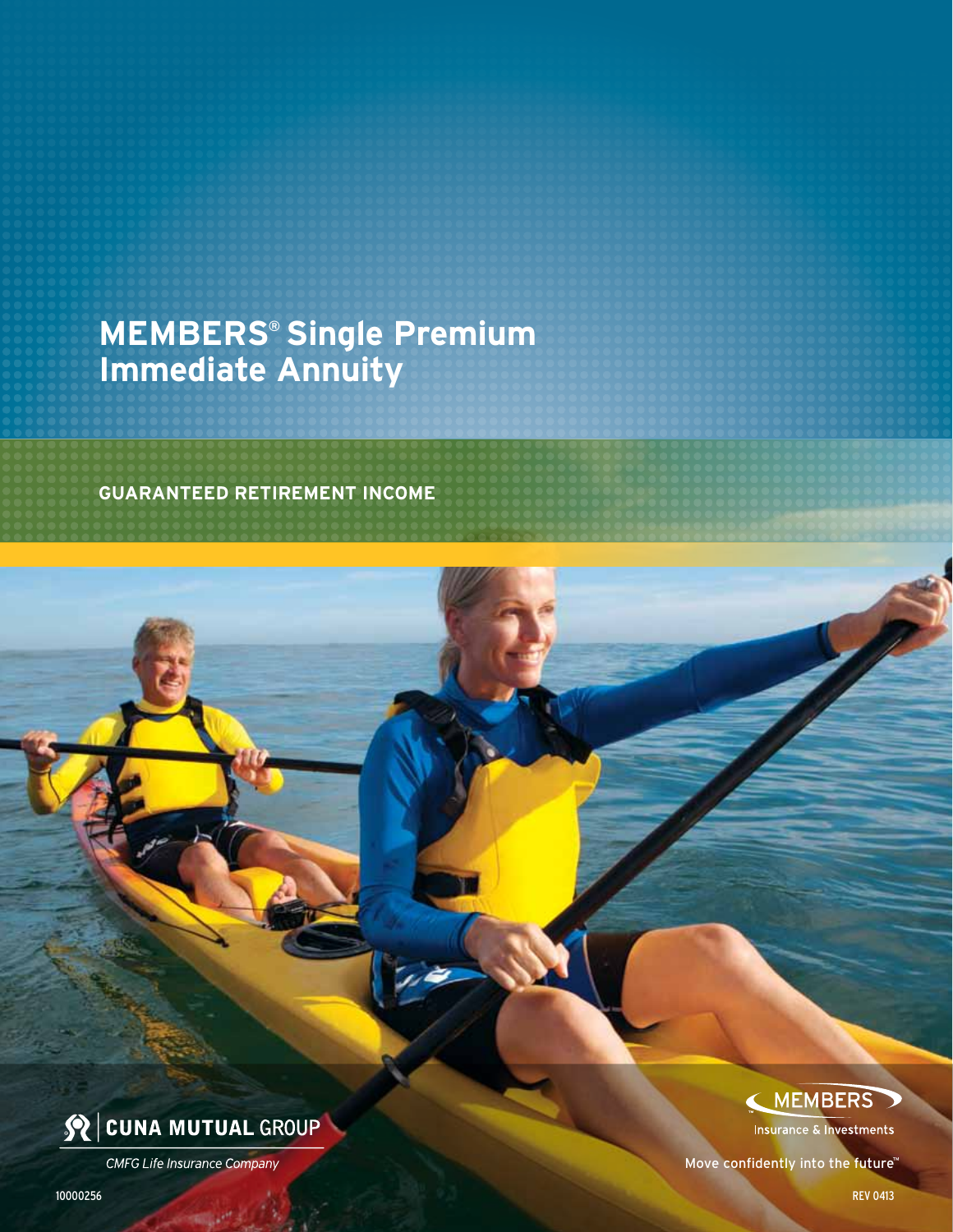

# **A financial services company serving financial institutions and their clients worldwide.**

**It is important to know that you have financial strength and professional experience behind your investment.**

MEMBERS® Single Premium Immediate Annuity is underwritten by CMFG Life Insurance Company (CMFG Life), a leading provider of financial services to financial institutions and their valued customers worldwide. With more than 75 years of true market commitment, the CMFG Life vision is unwavering: to be a trusted business partner who delivers service excellence with customer-focused products and market-driven insight. As of December 31, 2012, financial records of CUNA Mutual Group, a Fortune 1000 company, indicated \$17.3 billion in assets, \$14.9 billion in liabilities and \$2.4 billion in policyowner surplus.

CMFG Life Insurance Company is rated A (Excellent), third-highest rating out of 16, by A.M. Best as of February, 2012. Ratings refer to the company's overall financial strength; they are not a recommendation of specific contract provisions, rates or practices. Guarantees are based on the claims-paying ability of CMFG Life Insurance Company.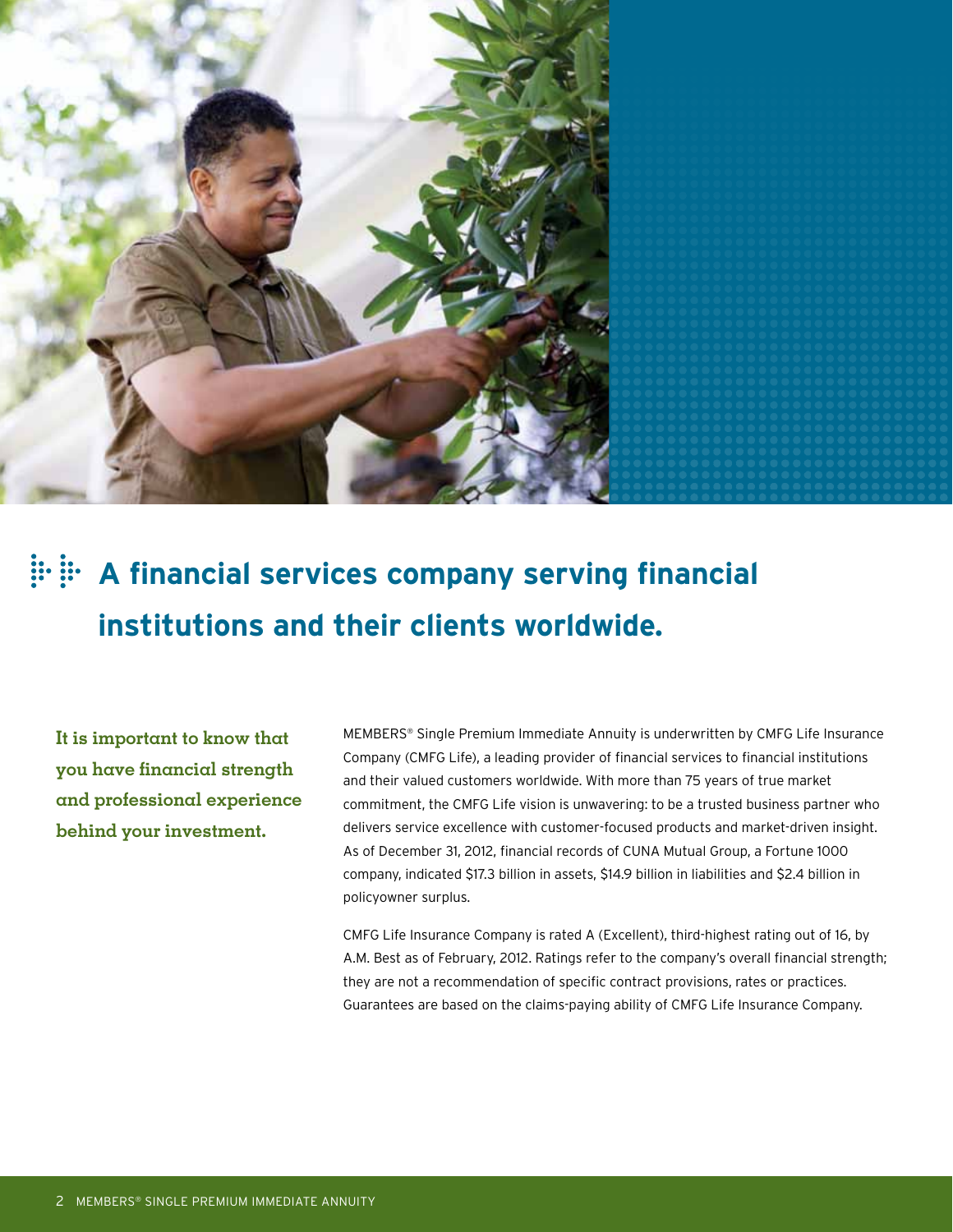**Mary is retiring and is worried about what to do now that she won't have a regular paycheck. She wants to enjoy retirement and hopes to travel frequently to see her granddaughter, but she doesn't know if she can count on steady income from her savings. Mary uses a portion of her nest egg to purchase a MEMBERS Single Premium Immediate Annuity. Now she receives guaranteed income every month, and for as long as she lives.**



### **There are guarantees in life.**

Now that you're nearing retirement or already retired, you have some very important decisions to make regarding your retirement savings. Whether you'll continue working or plan to live a more traditional retirement, you'll need to decide how to invest your current retirement savings.

### **Replacing your paycheck**

You've worked hard for many years and have saved your money for the day that you can stop working and replace your regular paycheck with a "retirement paycheck." You have many options. Did you know CMFG Life Insurance Company can provide you with an income that you can never outlive?

### **Income with a lifetime guarantee1**

You may choose to transfer a portion or all of your retirement savings into a guaranteed income stream by using an immediate annuity. Because of increasing life expectancies, inflation and fluctuating investment returns, immediate annuities can help you reach the ultimate retirement goal: to make sure your assets last as long as you do.

#### **50% probability2 of 65-year-olds living to:**

|               | Age             | <b>Years in retirement</b> |
|---------------|-----------------|----------------------------|
| <b>MALE</b>   | 85              | 20 years                   |
| <b>FEMALE</b> | 87              | 22 years                   |
| <b>COUPLE</b> | 91 <sup>3</sup> | 26 years                   |

 $1$  All guarantees are based on the claims-paying ability of CMFG Life Insurance Company.

<sup>2</sup> Based on U.S. Annuity 2000 table.

<sup>3</sup> 50% probability that at least one of two will live to age 91.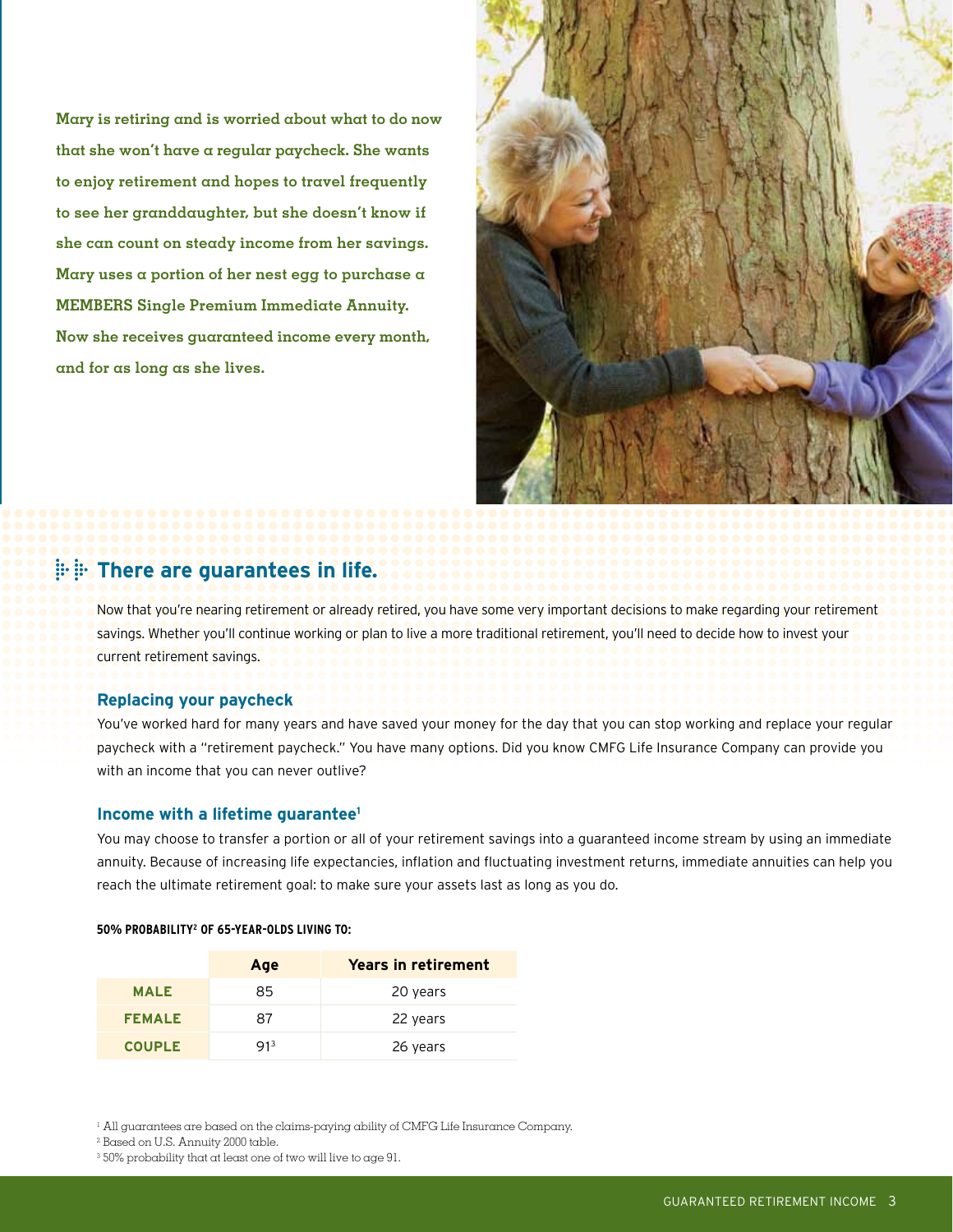### **What is an immediate annuity?**

The MEMBERS Single Premium Immediate Annuity is a contract between you and CMFG Life Insurance Company (CMFG Life) in which you convert a lump sum of money into a steady stream of income.

You decide on the **length** of time you want to receive payments, either for a set number of years or payments for life. You also decide on the strength of your guarantee.<sup>1</sup> You can receive a fixed amount that can never change, or income designed to keep pace with inflation. And you can select guaranteed income for your lifetime or the lifetime of you and a loved one.<sup>2</sup>

Whatever your situation, your immediate annuity can be structured in a way to meet your specific needs. This chart explains basic annuity payment types and their benefits.

| Payment type <sup>3</sup>                                                   | <b>Length of guarantee</b>                                                                | <b>Strength of benefits</b>                                                                                                       |  |
|-----------------------------------------------------------------------------|-------------------------------------------------------------------------------------------|-----------------------------------------------------------------------------------------------------------------------------------|--|
| <b>SINGLE LIFE FIXED INCOME</b>                                             | Payments are fixed and guaranteed<br>for your lifetime.                                   | Provides the highest initial income<br>of all the lifetime options.                                                               |  |
| <b>SINGLE LIFE INFLATION</b><br><b>ADJUSTED INCOME</b>                      | Payments are guaranteed for your<br>lifetime and designed to keep pace<br>with inflation. | Gives you assurance that your retirement<br>income will help keep pace with rising costs.                                         |  |
| <b>JOINT LIFE FIXED INCOME</b><br>with 100% to Survivor                     | Payments are fixed and guaranteed<br>for the lifetime of both you and<br>a survivor.      | Provides income for both you and a<br>survivor so you can enjoy retirement<br>to the fullest.                                     |  |
| <b>JOINT LIFE FIXED INCOME</b><br>with 50% to Survivor                      | Payments are fixed and guaranteed<br>for two lifetimes.                                   | Offers income for two lifetimes,<br>with income to the survivor matched to<br>anticipated lower expenses.                         |  |
| <b>JOINT LIFE INFLATION ADJUSTED</b><br><b>INCOME with 100% to Survivor</b> | Payments are guaranteed for two<br>lifetimes and designed to keep pace<br>with inflation. | Provides assurance to you and a surviving<br>loved one that your income will increase as<br>the cost of living goes up.           |  |
| <b>FIXED INSTALLMENT INCOME</b>                                             | Payments are fixed and guaranteed<br>for a defined period of time.                        | Offers you guaranteed income for a selected<br>number of years. Payments can be monthly,<br>quarterly, semi-annually or annually. |  |

<sup>1</sup> All guarantees are based on the claims-paying ability of CMFG Life Insurance Company.

<sup>2</sup> References to "you" and "your" refer to the person receiving income, often labeled the "annuitant."

<sup>3</sup> Certain payment types may not be available in all states.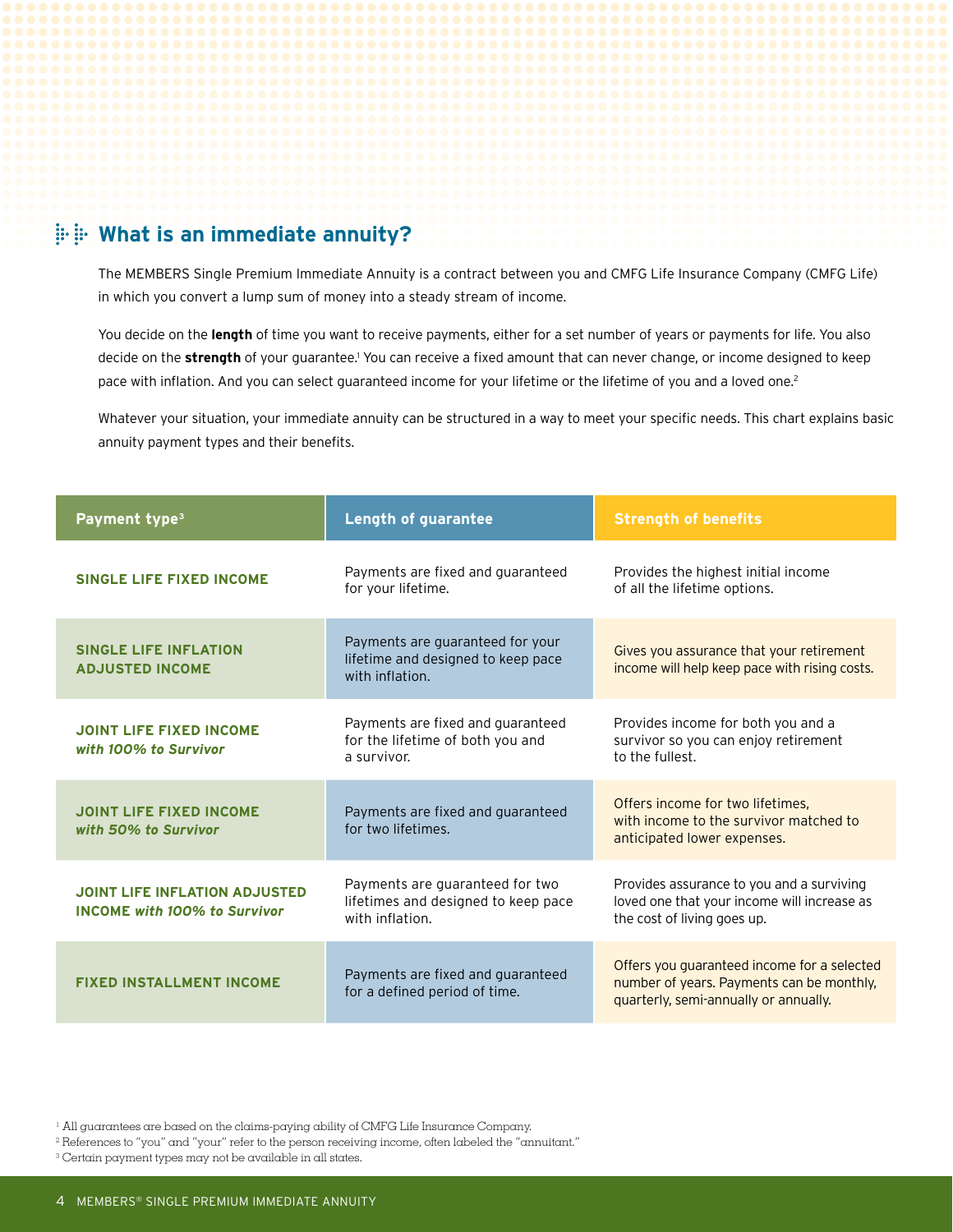**Over their working lives, Tim and Nancy have seen many ups and downs in the economy. Now that they're retired, they're looking forward to a guaranteed retirement paycheck. Using a portion of their savings, they purchase a Joint Life Fixed Income contract with 50% to Survivor. This option gives them a strong income to enjoy together, and the comfort of knowing the surviving spouse will always have guaranteed income for life.**



### **Meet your retirement income goals.**

### **Which type of immediate annuity is right for you? Ask yourself the following questions:**

| Do you want income for a certain number of years          | $\Box$ Installment                      |  |
|-----------------------------------------------------------|-----------------------------------------|--|
| (installment) or income that lasts a lifetime?            | $\Box$ Life                             |  |
| Are you looking for guaranteed income for yourself or     | $\Box$ One person (Single)              |  |
| both you and a loved one?                                 | $\Box$ Two people (Joint)               |  |
| Do you want to make sure your beneficiaries are protected | □ Yes (Cash Refund or Guarantee Period) |  |
| in case of an early death?                                | $\Box$ No (Life Only)                   |  |
| Do you want the assurance that your income will increase  | □ Yes (Inflation Adjusted)              |  |
| as the cost of living goes up?                            | $\Box$ No (Fixed)                       |  |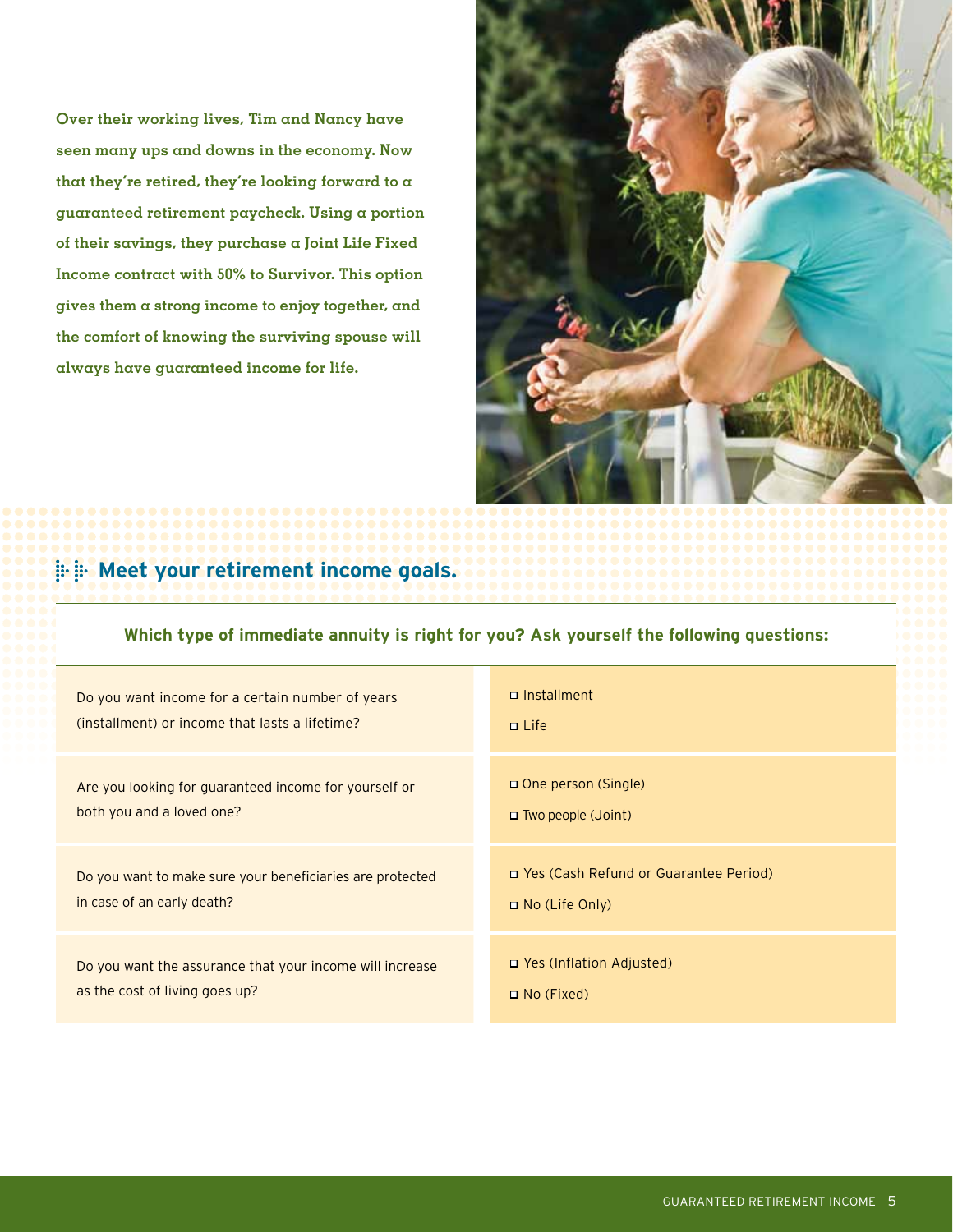

**Carlos and Maria are retiring at age 65 and want to know that their basic living expenses — food, shelter, healthcare, transportation — will be covered. They've calculated that they need an extra \$2,000 a month above what Social Security provides to cover their basic expenses.** 

**They take a portion of their savings and purchase a Joint Life Inflation Adjusted Income contract that provides \$2,000 a month now, and will keep pace with rising costs for both their lifetimes.**

### **Plan for the future with inflation protection.**<sup>1</sup>

Are you concerned that your annuity income won't keep up with inflation? You should be. Even if inflation averages a modest 3% over the next 20 years, the purchasing power of a fixed, never-changing payment declines by almost 50%.2

The MEMBERS Single Premium Immediate Annuity offers a solution to your concerns about rising costs. You can select payments that are adjusted for inflation and guaranteed<sup>3</sup> for your lifetime or the lifetime of you and a loved one.

An inflation adjusted income payment results in a lower initial payment when compared to an annuity without inflation protection. But an inflation adjusted option can increase over time. So for those who live long lives, this option may be ideal.

- Payments can increase every January based on the changes in the Consumer Price Index (CPI).
- Should the CPI be negative (deflation), your payments remain unchanged. They never go down.
- Inflation protection options are available for the life of one or two individuals.

<sup>1</sup> Inflation protection options are not available in New York.

<sup>2</sup> Future value of \$1.00 at 3% inflation rate over 20 years compounded annually, CUNA Mutual Group, 2013.

<sup>&</sup>lt;sup>3</sup> All guarantees are based on the claims-paying ability of CMFG Life Insurance Company.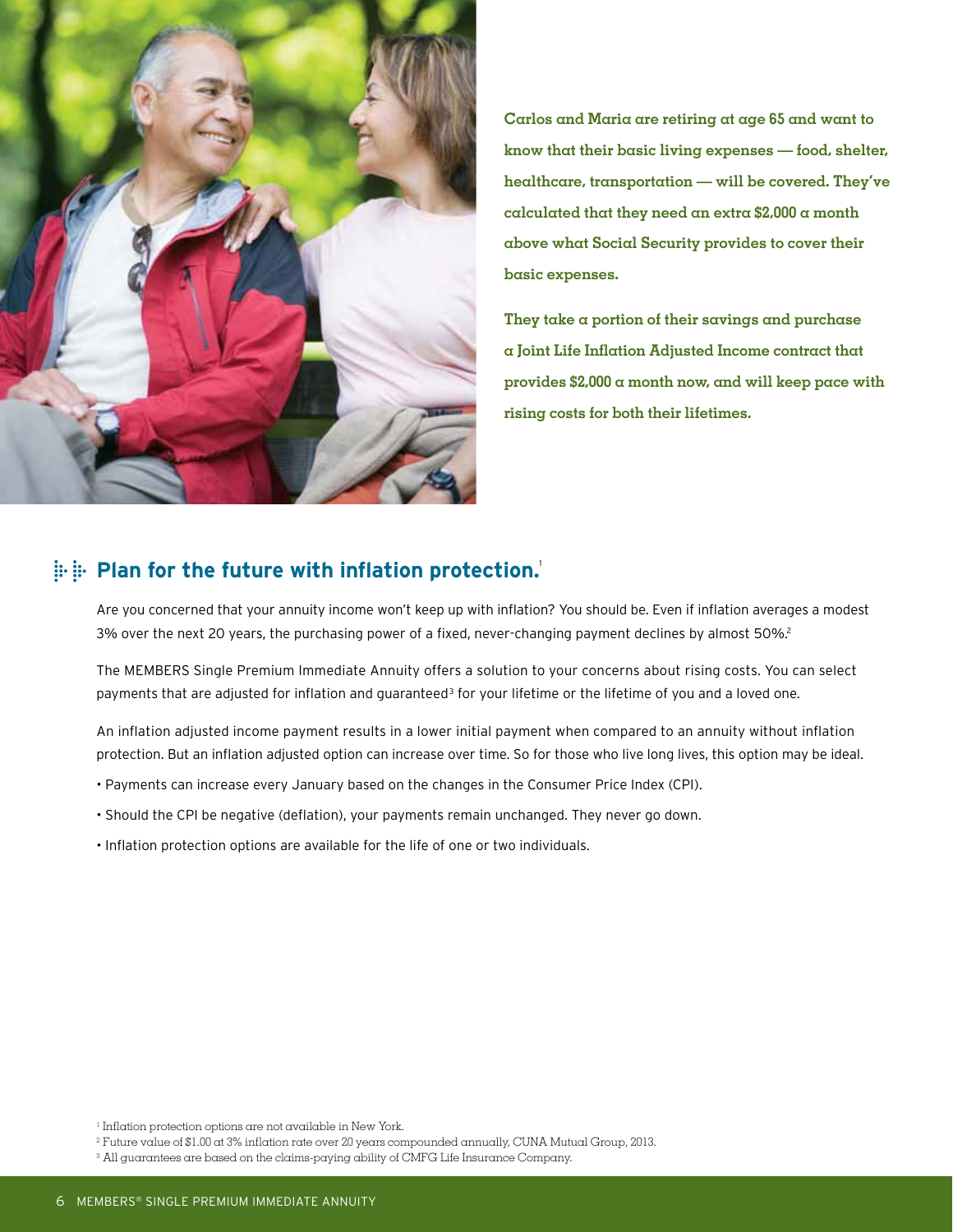### **Protect your beneficiaries.**

You've worked hard to build financial security. For any lifetime payment type you select, your MEMBERS Single Premium Immediate Annuity also has options<sup>1</sup> that can help protect your family if you should die early. These guarantees<sup>2</sup> can provide additional protection for your beneficiaries.

### **Life with Cash Refund**

Payments are guaranteed for life. At death, if the total of all income payments made is less than the net purchase payment, the difference is paid in a lump sum to your beneficiary.

### **Life with Guarantee Period**

Payments last for life. If you die before the end of the guarantee period — typically 10 or 20 years — your beneficiary receives payments until the guarantee period ends.

### **Life Only**

While payments are made for your lifetime, no payments are made to your beneficiary upon death. This option often provides the highest initial guaranteed payment, but does not protect your beneficiaries.

**At age 68, Sarah hopes to live many years in retirement. However, she wants to make sure her two grandchildren receive an inheritance if she should die early. Sarah selects a Single Life Fixed Income payment with the Cash Refund option. At her death, if the total of payments received is less than her net purchase payment, the difference will be paid in a lump sum to her grandchildren.**



<sup>1</sup> Certain payment options may not be available in all states.

 $2$  All guarantees are based on the claims-paying ability of CMFG Life Insurance Company.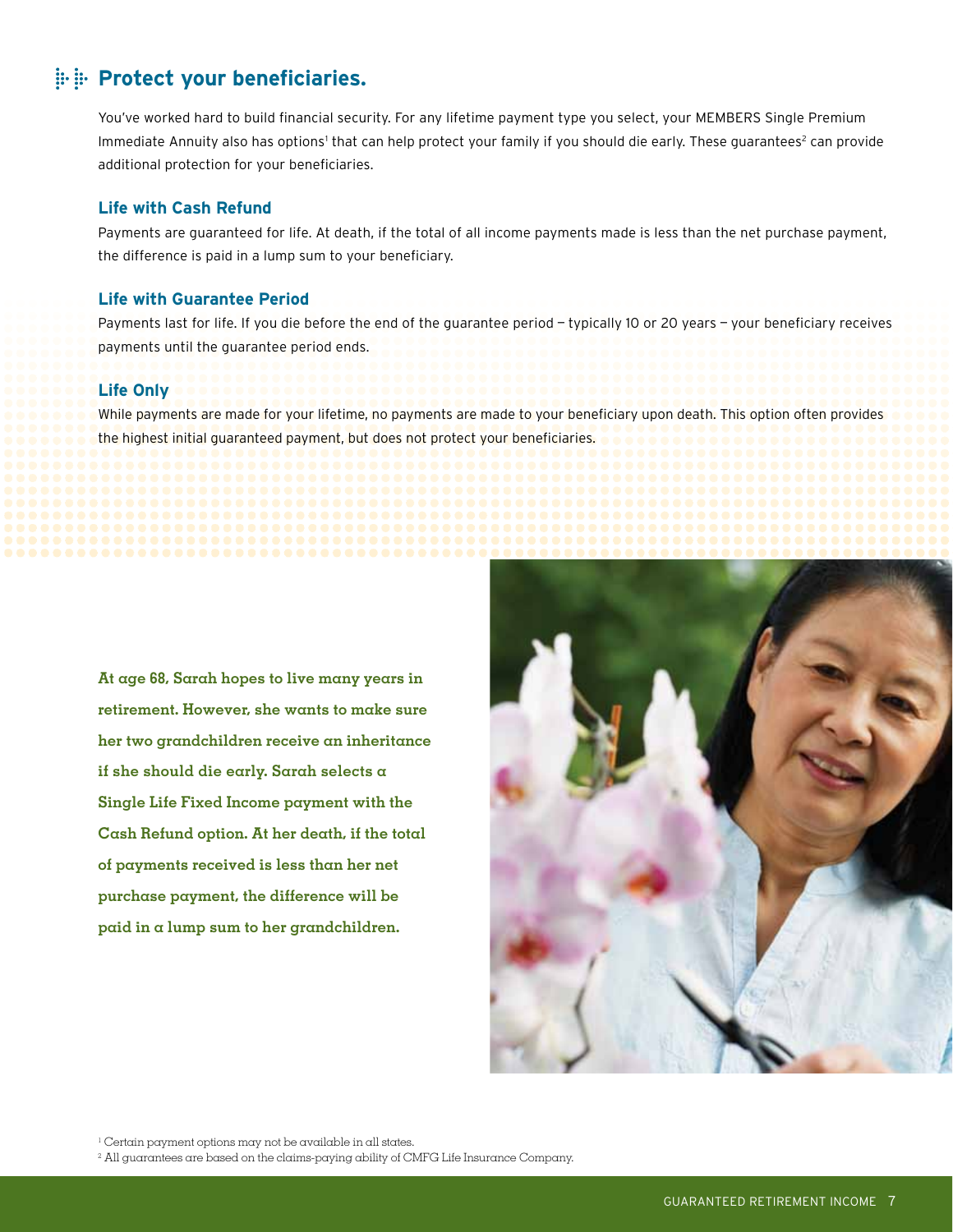

### **Choose the income option that meets your needs.**

You have the flexibility to choose the income payment option that best fits your needs. Your representative can assist you by providing recommendations in line with your risk tolerance and retirement income needs.

As you might expect, as you compare a Life Only option to one that provides longer and stronger guarantees, those guarantees will cost more. And that means your monthly income will be lower for the same purchase payment.

On the right you'll find a general idea of how your selected option<sup>1</sup> determines your guaranteed income amount.<sup>2</sup> All of the income payment options in the example at the right (with the exception of Fixed Installment Income) are Life Only. You may add Cash Refund or Guarantee Period beneficiary protection to any life option. Monthly payments for Cash Refund or Guarantee Period options will be slightly lower than the Life Only examples shown.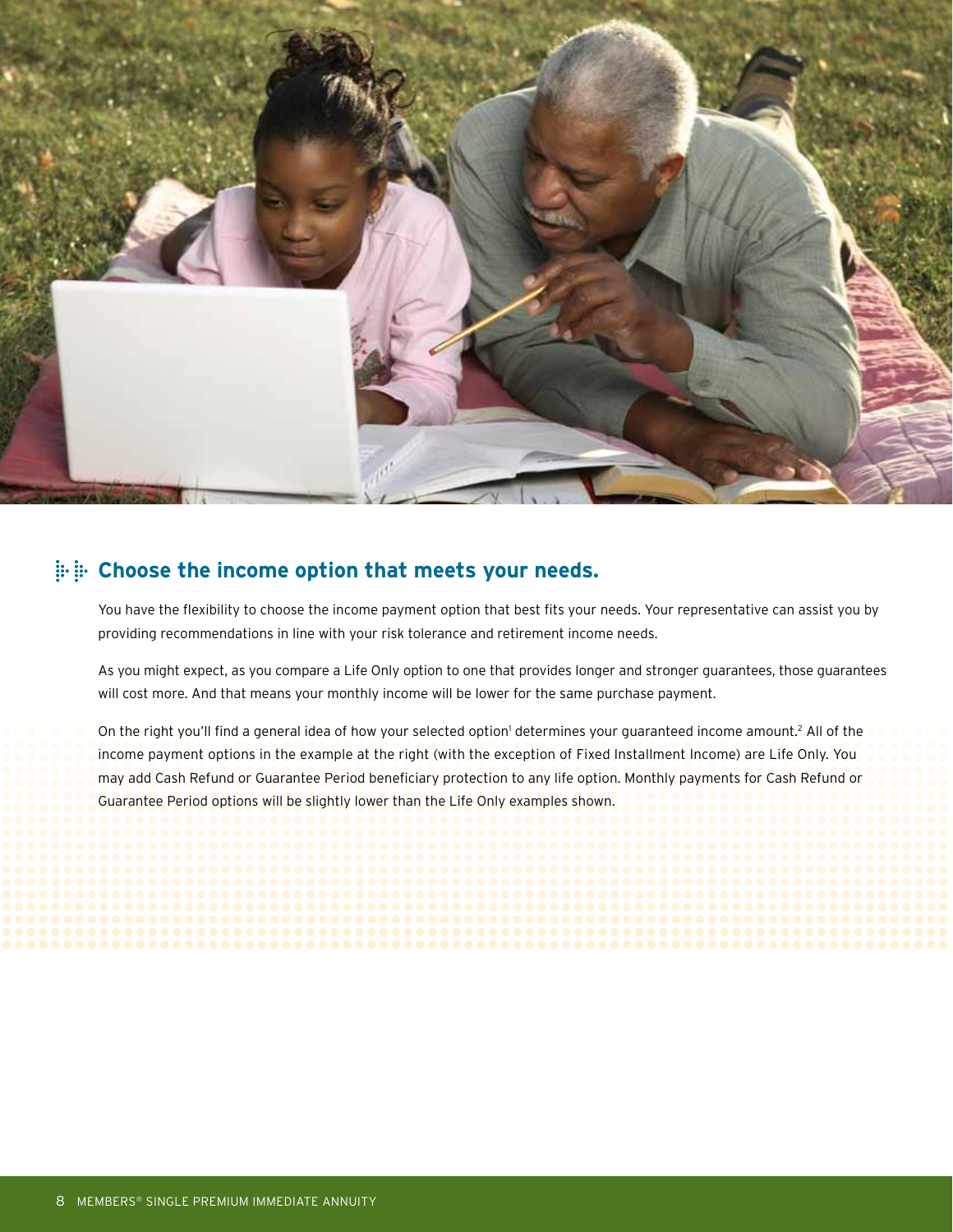

### **MONTHLY INCOME FOR \$100,000 purchase paymenT3**

| <b>SINGLE LIFE FIXED INCOME</b>                                                                                                                                                                                                                                  | Male, age 65<br>Female, age 65                                   | Fixed payment<br>Fixed payment                                                                                                                                   | \$541<br>\$512 |                |
|------------------------------------------------------------------------------------------------------------------------------------------------------------------------------------------------------------------------------------------------------------------|------------------------------------------------------------------|------------------------------------------------------------------------------------------------------------------------------------------------------------------|----------------|----------------|
| <b>SINGLE LIFE INFLATION</b><br><b>ADJUSTED INCOME</b><br>(Assumes an annual 3% inflation increase at age<br>indicated. Actual Consumer Price Index (CPI)<br>percentages used to determine your adjusted<br>income payment will fluctuate.)                      | Male, age 65<br>Female, age 65                                   | Initial payment <sup>4</sup><br>\$376<br>20 years later at 3% CPI <sup>5</sup><br>Initial payment <sup>4</sup><br>\$350<br>20 years later at 3% CPI <sup>5</sup> | \$679<br>\$632 |                |
| <b>JOINT LIFE FIXED INCOME</b><br>with 100% to Survivor                                                                                                                                                                                                          | Male and female.<br>both age 65                                  | Fixed payment<br>\$432                                                                                                                                           |                |                |
| <b>JOINT LIFE FIXED INCOME</b><br>with 50% to Survivor                                                                                                                                                                                                           | Male and female,<br>both age 65                                  | Fixed payment                                                                                                                                                    | \$526          |                |
| <b>JOINT LIFE INFLATION ADJUSTED</b><br><b>INCOME with 100% to Survivor</b><br>(Assumes an annual 3% inflation increase at age<br>indicated. Actual Consumer Price Index (CPI)<br>percentages used to determine your adjusted<br>income payment will fluctuate.) | Male and female.<br>both age 65                                  | Initial payment <sup>4</sup> \$283<br>20 years later at 3% CPI <sup>5</sup>                                                                                      | \$512          |                |
| <b>FIXED INSTALLMENT INCOME</b><br>(10-year and 20-year quarantee periods are shown.<br>Other guarantee periods are available.)                                                                                                                                  | Male, age 65<br>Male, age 65<br>Female, age 65<br>Female, age 65 | 10-year contract<br>20-year contract<br>10-year contract<br>20-year contract                                                                                     | \$530<br>\$530 | \$884<br>\$884 |

 $1$  Certain payment options may not be available in all states. Check with your representative for information on current rates.

<sup>2</sup> All guarantees are based on the claims-paying ability of CMFG Life Insurance Company.

- <sup>3</sup> The information above is for example purposes only and is current as of April 1, 2013. Current rates may be changed any time prior to the issue date of your contract. Your actual income payment amount will be based on the date the application is received, the exact age at issue, the actual purchase amount and the date all funds are received.
- <sup>4</sup> Payment rate at issue assumed to begin in January. Future payments use a hypothetical percentage of an annual 3% inflation increase for a 20-year period. Actual CPI percentages used to determine your adjusted income payment will fluctuate.
- <sup>5</sup> Consumer Price Index, Urban Consumers. CPI is determined by the federal government and declared annually.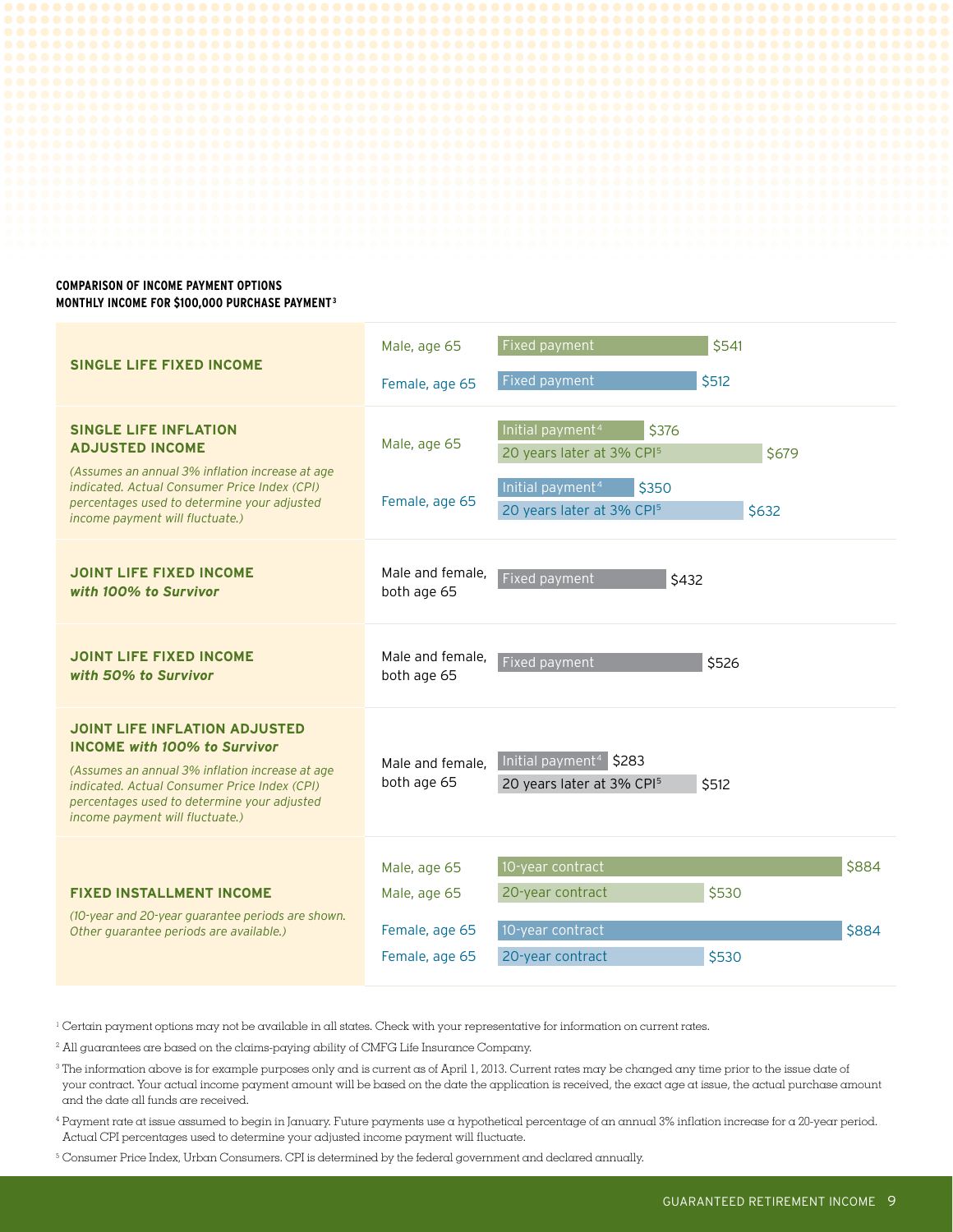

### **EXALLET:** Commonly asked questions.

### **How can I purchase the MEMBERS Single Premium Immediate Annuity?**

Your annuity can be established as a traditional IRA, Roth IRA, deferred compensation plan or through an investment of after-tax dollars (non-qualified).

#### **What is the minimum and maximum issue age?**

The owner and annuitant may be between the ages of 21 and 90 on their last birthday, at the time of purchase.

#### **What is the minimum investment?**

The MEMBERS Single Premium Immediate Annuity requires a payment of \$25,000 to issue the contract.

#### **Is there a maximum?**

Without prior Company approval, the maximum purchase payment is \$999,999.

#### **Is there a minimum payment amount for the income option I select?**

There is a minimum payment of \$50 per payee.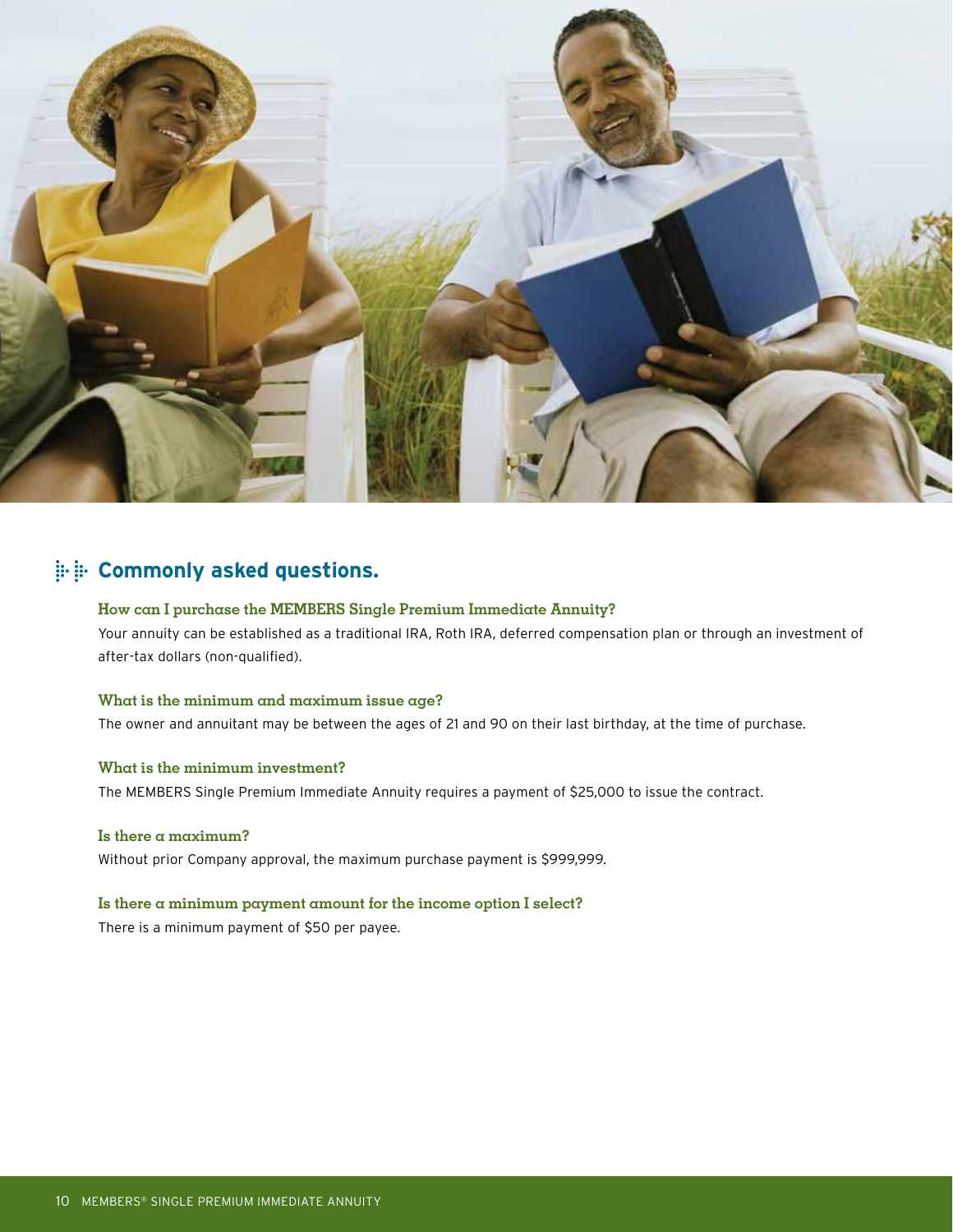### **Can I choose the payment frequency?**

Yes. Lifetime options are available monthly, and installment options can be received on a monthly, quarterly, semi-annual or annual basis.

#### **How soon can I receive my first payment?**

You can begin receiving payments as soon as 30 days after issue, or you may wait up to one year to receive your first payment.

#### **Is there a rate lock for applications received without money?**

Yes. Often an annuity is purchased with funds to be transferred from another contract or financial institution. These applications received without money may benefit from the 45-day rate lock feature of the MEMBERS Single Premium Immediate Annuity. The 45-day rate lock consists of two parts — 15 days for the application to be received in the home office and an additional 30 days for funds to arrive. With the rate lock, if payment rates decrease after we receive your application, the higher payment rates in place when you applied stay in effect until your money arrives. All appropriate transfer paperwork must accompany the application to begin the rate lock.

#### **What is the administrative charge?**

There is a one-time administrative charge of \$100 for purchase payments under \$100,000.

#### **Are there any annual fees or charges?**

No. There are no annual charges or ongoing administrative fees on your MEMBERS Single Premium Immediate Annuity.

**For help creating your guaranteed retirement income using MEMBERS Single Premium Immediate Annuity, talk to your representative today.**